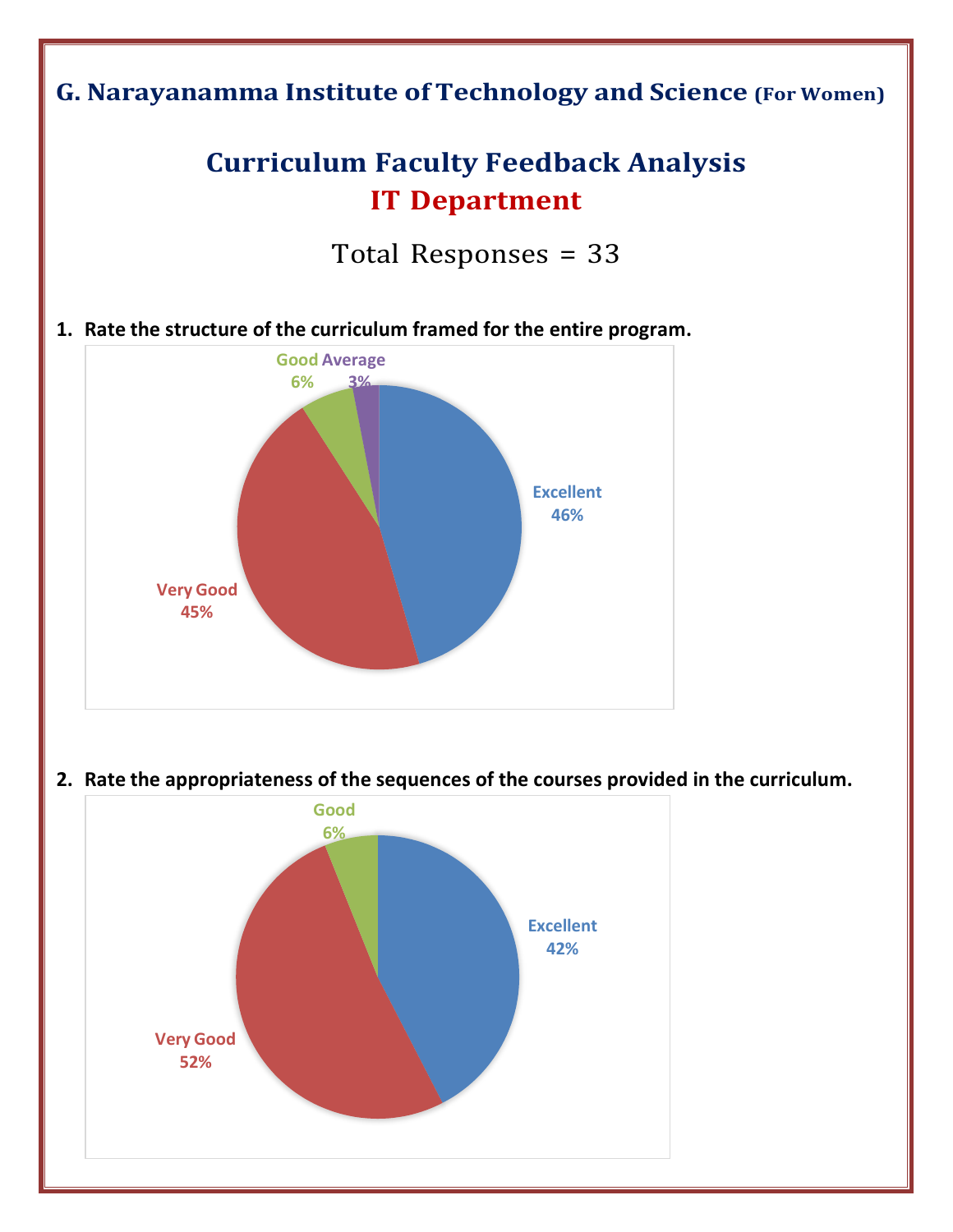**3. Rate the depth of the syllabus for the Program in relation to the competencies expected by industry/Current global scenarios.**



**4. Rate the sequence of the units/modules in the course. (Taught by you)**

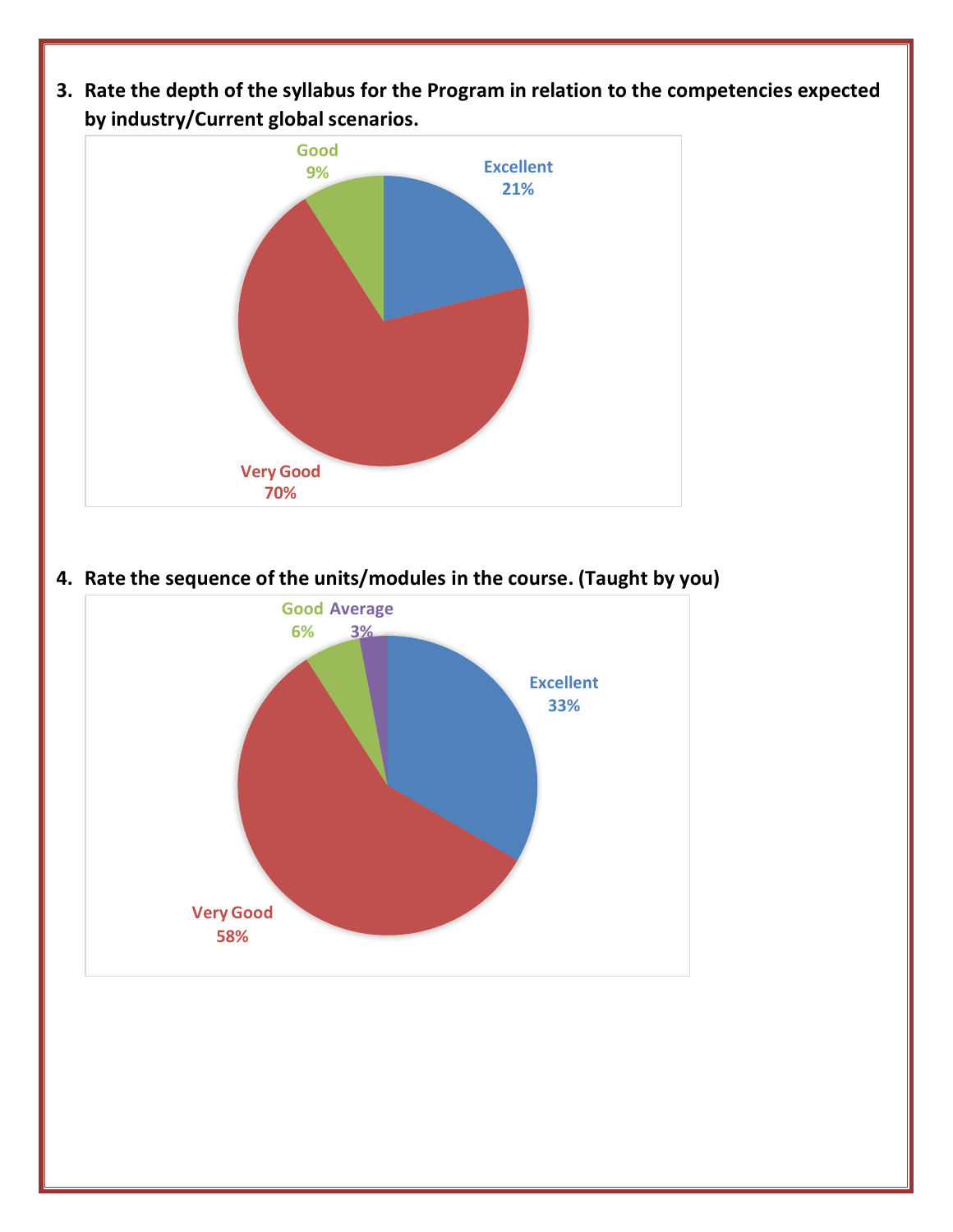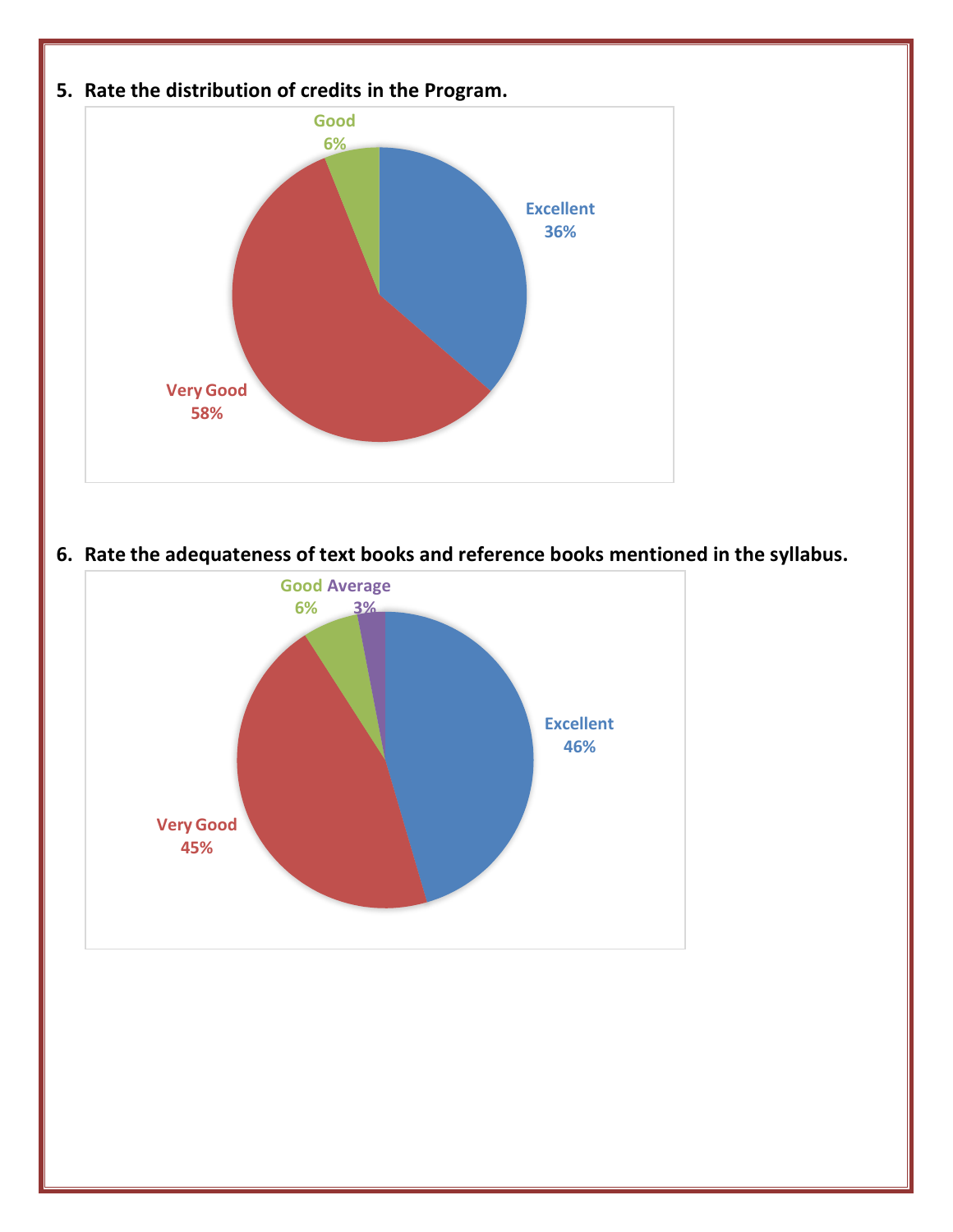

**8. Rate the syllabus content for the courses in terms of burden on students.**

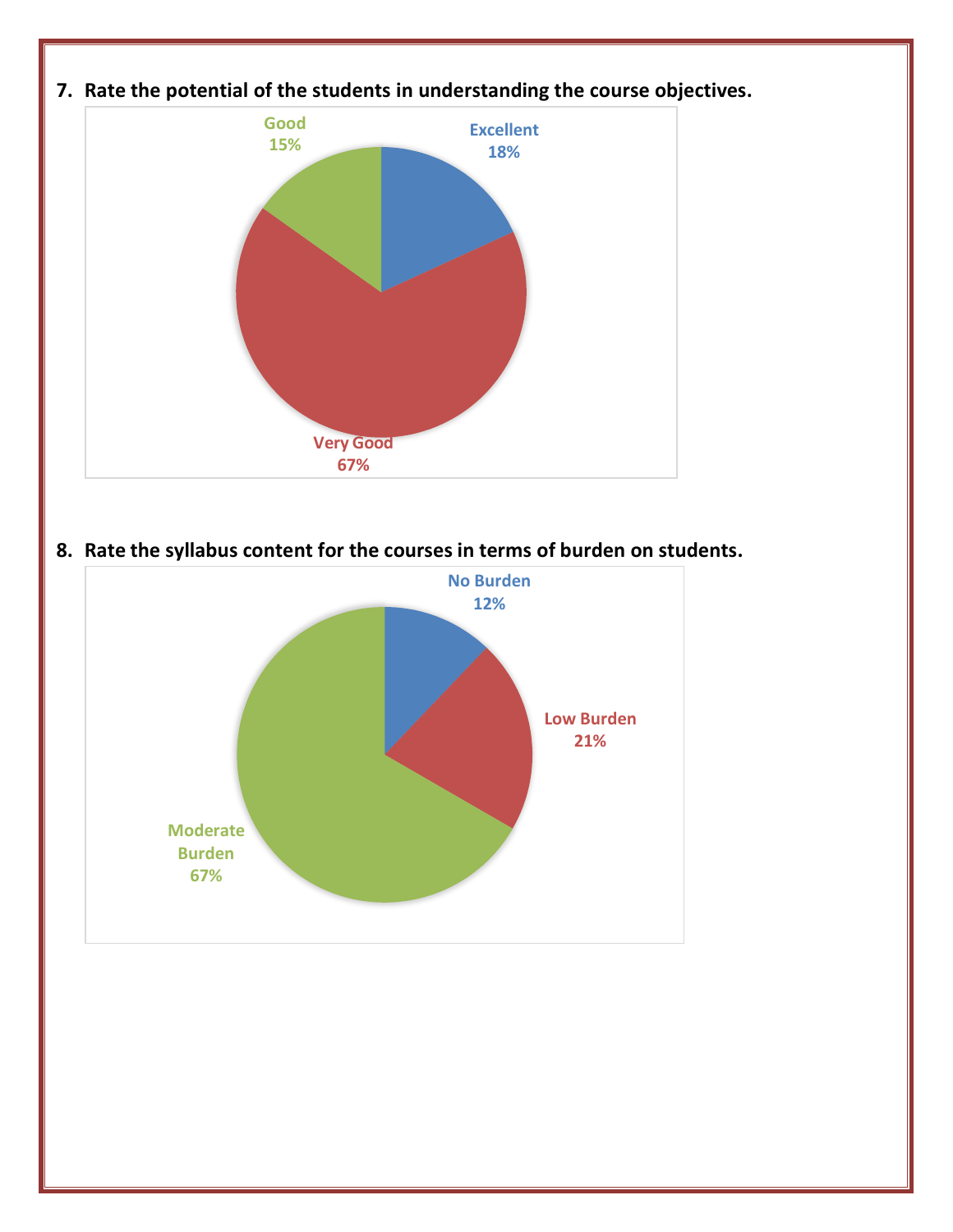

**10.Rate the contribution of the courses in terms of professional core area.**